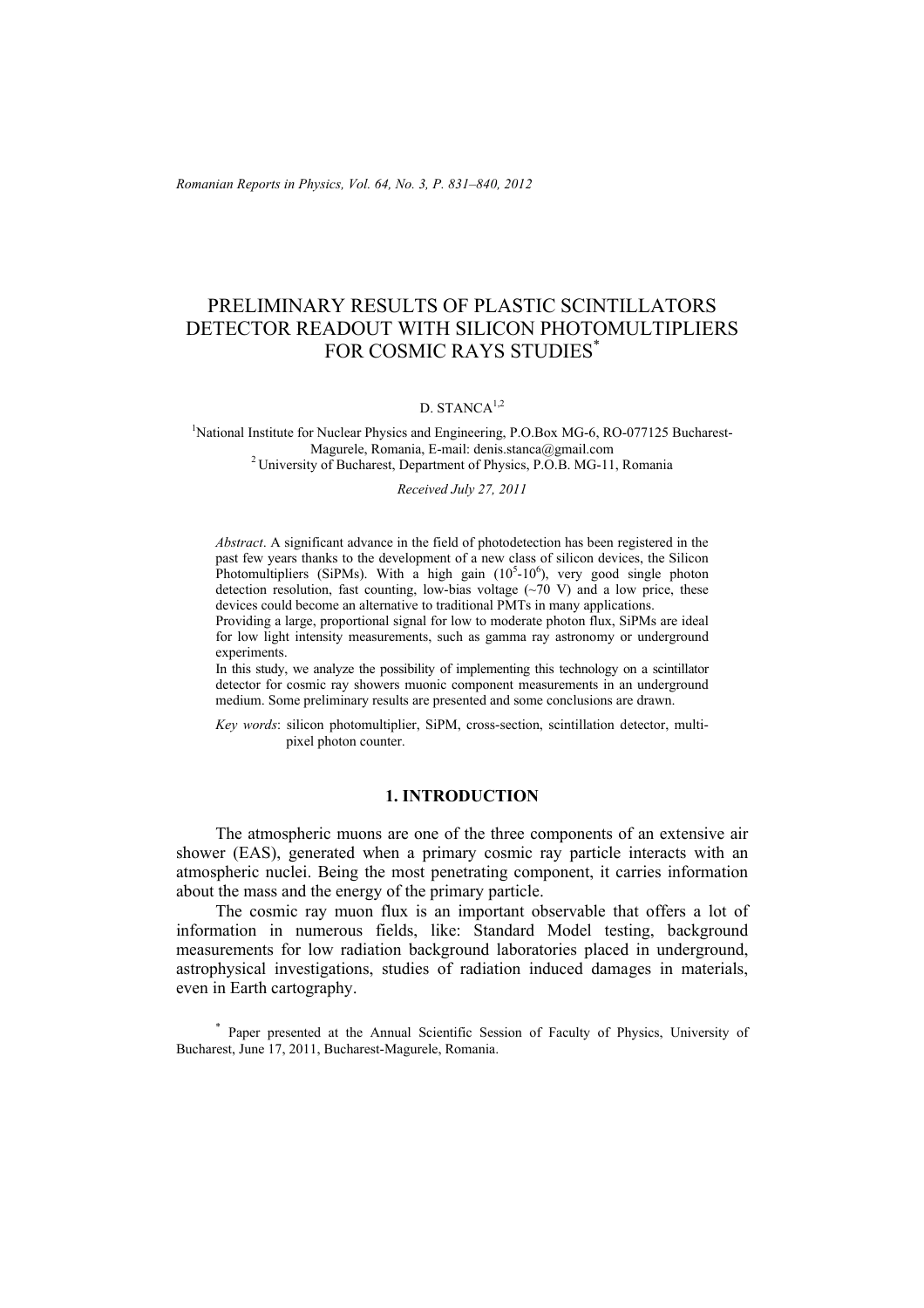One common technique used in muon detection employs scintillators read by classical photomultipliers (PMTs), *e.g.* the WILLI detector from IFIN-HH [1]. Numerous studies were performed with such a device, like muon charge ratio measurements [2] or observation of the muon flux modulation by solar events [3].

We propose a new approach of the detection technique based on scintillators, by using silicon photodiodes instead of PMTs. Our aim is to build a detector for high energy muons measurements in underground medium, at the Slanic Prahova salt mine. A better muon identification and a good arrival direction reconstruction it is expected. In this context, simulation studies using CORSIKA and MUSIC were made [4]. A cut-off energy of about 150 GeV was observed. Characterisation studies of the underground site were also carried on [5, 6]. Some measurements of the high energy muon flux, both on the surface and in underground, at Slanic Prahova salt mine, have been performed using the mobile detector of IFIN-HH [7].

In this paper, a new technology detector, based on SiPMs, for measuring the muon flux is under investigation.

### 1.1. DETECTOR DESCRIPTION

 The detector will be built at IFIN-HH Bucharest and will be installed in Unirea salt mine from Slanic Prahova, Romania. It will consist of four plates,  $100\times100$  cm<sup>2</sup>, of plastic scintillator crossed by optical fibers. Every plate being composed of 4 plastic scintillator sheets (Polystyrol 80%, Methylmetacrylate 20%) having  $100 \times 25 \times 1$  cm<sup>3</sup>. Every sheet is crossed by 13 longitudinal strips, 12 of them being filled with one optical fiber. The light signal will be read out by Silicon Photomultipliers (MPPC S10362-33-100C from HAMMAMATSU [8]). We use an optical fiber with output in the green region of the electromagnetic spectrum, for which the SiPM photon detection efficiency (PDE) is  $~45\%$ . For this device, the maximum PDE is in the blue region of the spectrum, around 450 nm [9].

The plates will be placed two by two with 1 m in between, as it can be seen in Fig. 1. With optical fibers on perpendicular directions. The resolution in position is  $2\times2$  cm<sup>2</sup>.

The photodiodes are semiconductor devices that, when illuminated, generate an electrical output.

A Silicon Photomultiplier (SiPM) is a matrix of hundreds of independent micro-cells, named pixels, connected in parallel. Each pixel is represented by a serial link between a photodiode and a quenching resistor. Each photodiode is operated in Geiger mode, the output being independent from the input signal. The device being operated at a few volts above the breakdown voltage, if a photon interacts with the active volume and generate a photoelectron, the breakdown is produced. The number of electrons from the output signal of one cell is independent of the position of the cell in the lattice, that indicating a very good photoelectron resolution of the device [10–11].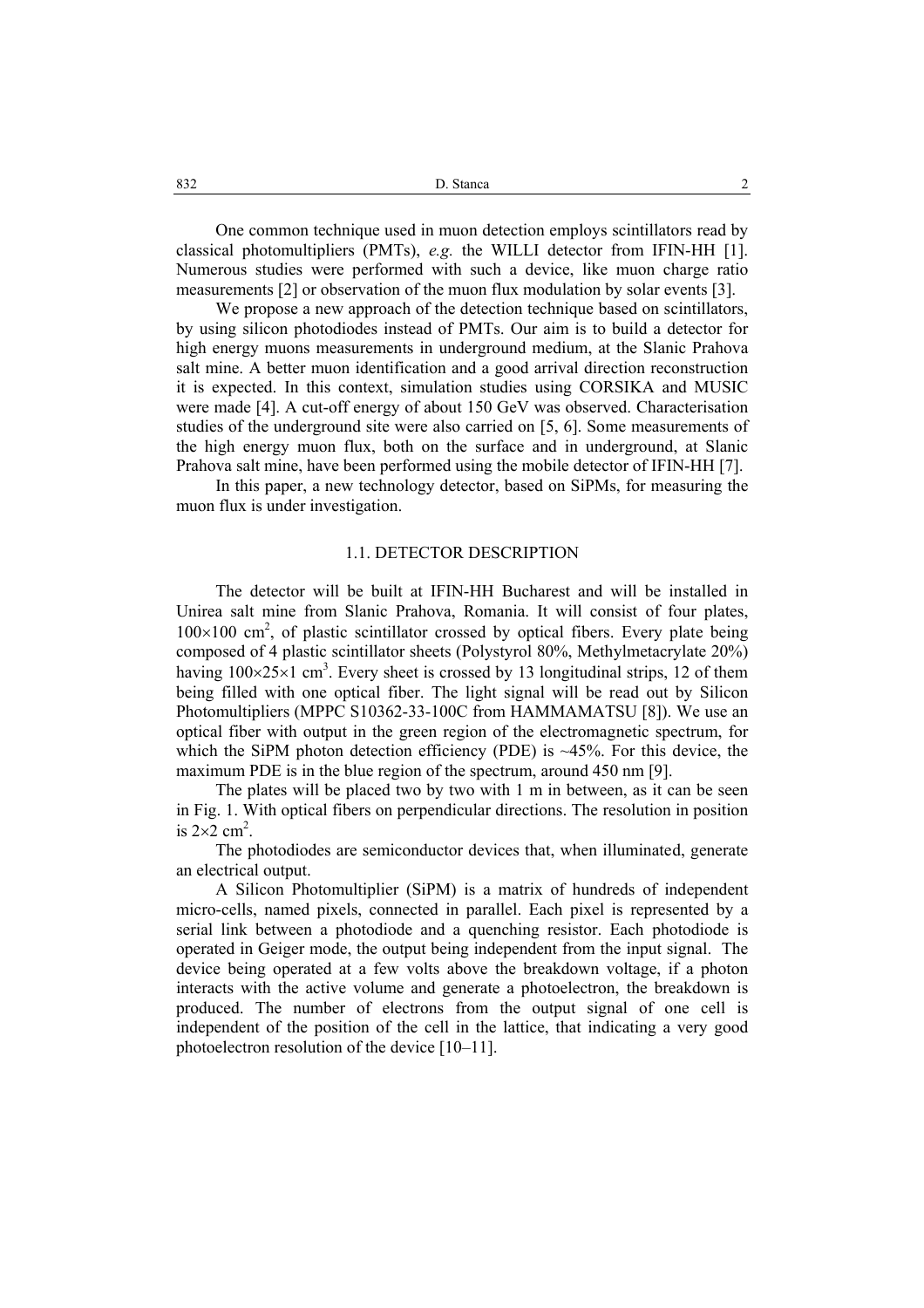

Fig. 1 – Detector concept**.** 

# 1.2. SiPM PHOTODIODES

Other advantages of SiPM are the high gain  $(10<sup>5</sup>-10<sup>6</sup>)$ , the low operating voltage  $(\sim 70 \text{ V})$  and the low acquisition price.

Among drawbacks are the high thermal noise rate, and the presence and amount of crosstalk and afterpulsing effects in the output signal [12–13].

The MPPC S10362-33-100C model is a compact opto-semiconductor, with a very good single photon resolution, protected by a ceramic coating.

It has an effective active area of  $3\times3$  mm, with a fill factor of 78.5% and a total of 900 pixels, with the pixel size of  $100\times100 \mu m^2$ . From the input light sensitivity point of view, the wavelength domain is from 320 nm to 900 nm, with a greater efficiency around 440 nm [8].

In [9], the MPPC S10362-11-100C model, similar with MPPC S10362-33- 100C model, also from Hamamatsu, but with an effective active area of  $1\times1$  mm, is analyzed. Properties like Photon Detection Efficiency (PDE), gain and cross-talk were measured. Variation of PDE and gain with overvoltage and variation of crosstalk with gain are drawn. An increase of PDE with overvoltage and a linear growth of the gain are observed.

From those two tendencies it is clear that, with the increase of the overvoltage, the gain and PDE are improved. But the probability of crosstalk also increases with the gain. So an optimum bias voltage for high gain, good PDE and small cross-talk probability must be found.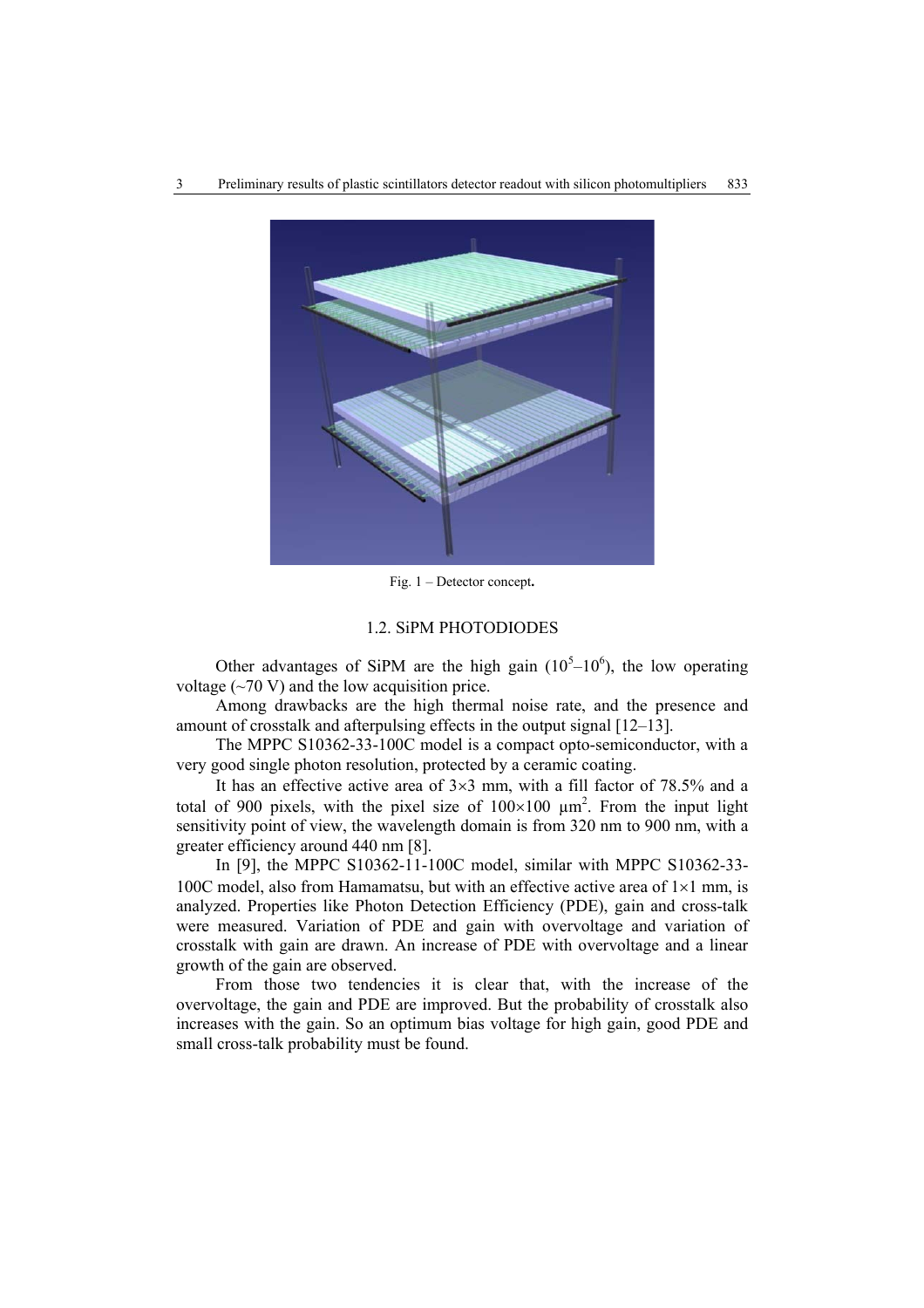834 **b** B. Stanca **1 b** B. Stanca **1 b b c 1 b 1 c 1 b 1 c 1 b 1 c 1 b 1 c 1 c 1 d 1 d 1 d 1 d 1 d 1 d 1 d 1 d 1 d 1 d 1 d 1 d 1** 

We also studied the behavior of the device with some parameter variation, like temperature, bias voltage, light intensity input. The tests were made at Max Plank Institute for Physics, Munchen. The experimental setup was composed of an MPPC S10362-33-100C Hamamatsu device, implemented in the electronic configuration shown in Fig. 2, a signal  $50\times$  amplifier and a pulsed laser diode PDL 800-B from PicoQuant, all being contained in a box with the role of an optical screen. The bias voltage was provided by a stable voltage source. The laser was triggered by a signal generator (Synthesized Function Generator – model DS345 – Stanford Research Systems), and the output was read by an oscilloscope (LC684DXL 1.5GHz Oscilloscope).



Fig. 2 – The integrated circuit that supplies the photodiode and collects the output signal**.** 

We observed that when we increase the bias voltage, the gain is increased and also the cross-talk and after-pulse probabilities. Another important observation was that SiPM characteristics (PDE, gain, cross-talk) are very sensitive with the medium temperature. That is an advantage for placing the detector underground. For instance, in the Unirea salt mine from Slanic, the temperature is 12–13°C, regardless of the time of the year or diurnal variations. This constant temperature will provide stability to the SiPM's properties.

Also we see in Fig. 3 the amount of the thermal noise, represented by the 0 photoelectron (0phe) peak, and the peaks corresponding to 1, 2, 3, ..7 phe. We observe a very good single photon resolution.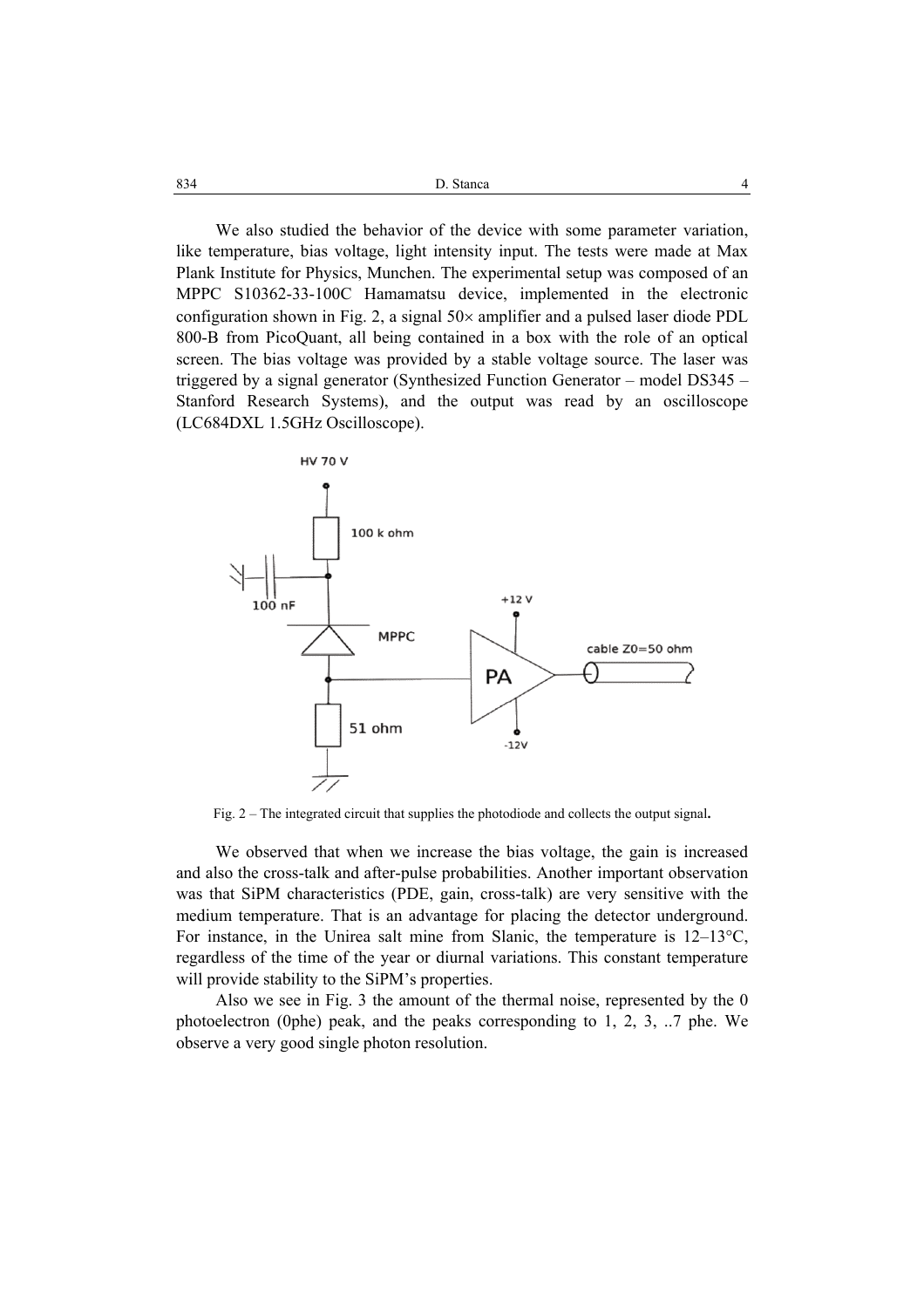

Fig. 3 – Oscilloscope view of laser triggered MPPC S10362-33-100C Hamamatsu device**.** 

# **2. TESTS ON THE CONSTITUTIVE UNIT OF THE DETECTOR**

Tests on the constitutive unit of the detector have been performed at IFIN-HH Bucharest. The purpose of these tests is to find the best way to collect the scintillation light obtained from passing muons (from cosmic rays Extended Air Showers), using a system composed by one plastic scintillator sheet with longitudinal ditches, with two optical fibers insertions, the signal being collected by one MPPC S10362-33-100C device. The constitutive unit of the detector is presented in Fig. 4.



Fig. 4 – The constitutive unit of the detector.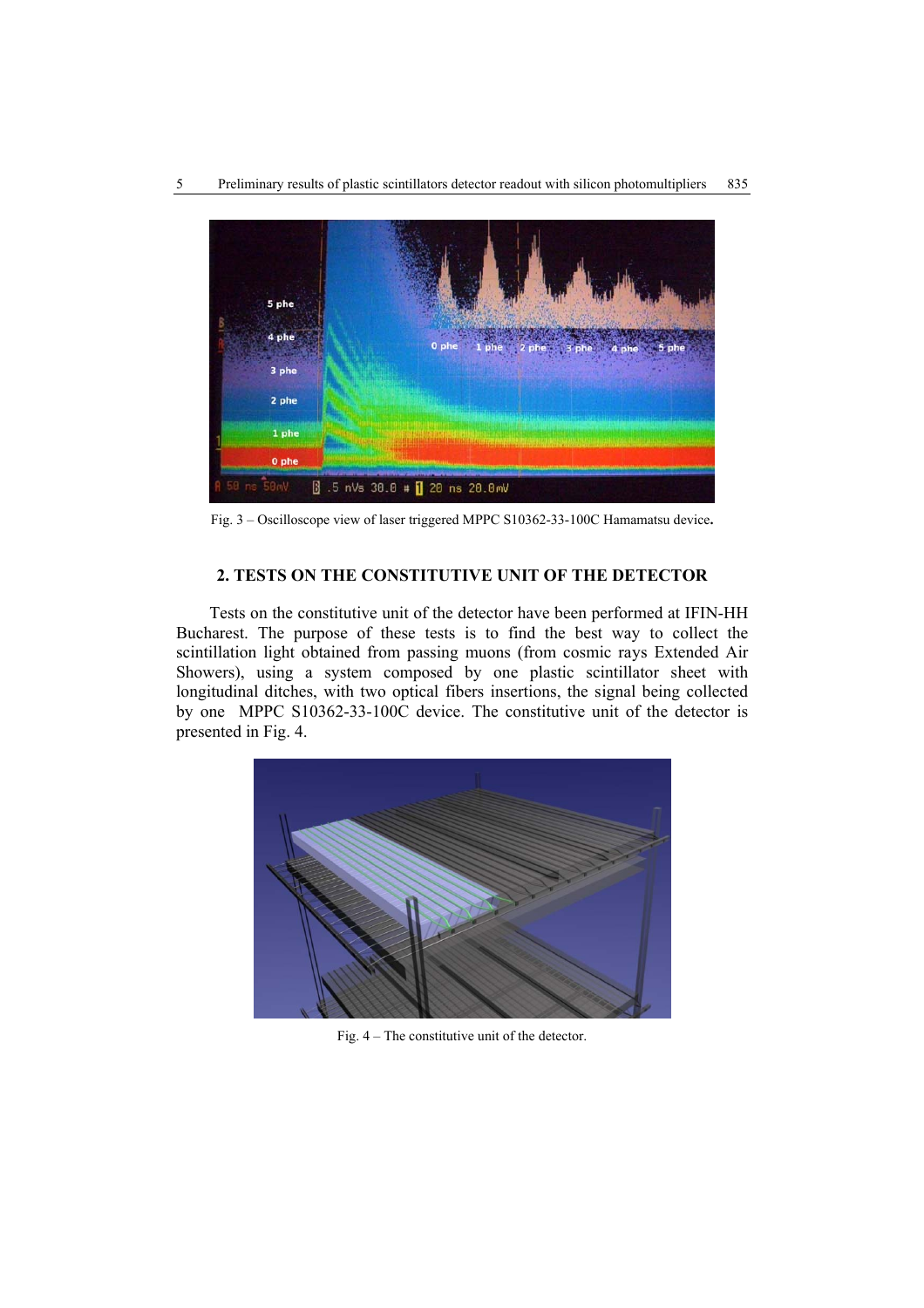On its surface, there are 13 parallel and equidistant ditches. In two adjacent strips (both near one of the scintillator borders), we put an 1.5 mm diameter optical fiber, both passing, at one end, through a slit and connected to the SiPM device. The slit has a 3 mm elipsoidal section, especially made for placing within it those two 1.5 mm optical fibers. The entire configuration is optically sealed in a box. All this system represents the **T**esting **D**evice (DT).

The block scheme of the measuring device is represented in Fig. 5.



Fig. 5 – The block scheme of the measuring device.

In order to measure the counting rate of muons, the Testing Device (DT) is placed between two plastic scintillator probes,  $10 \times 10 \times 5$  cm<sup>3</sup>, each connected with a photomultiplier, probes that mark the boundaries of measuring area and contribute to the signal formation.

The coincidence between those three devices (S1, S2 and DT) is made. Those three signals are passed through a FRONT END & TRIGGER module, the resulting pulses being measured by a SCALER-TIMER module.

The MPPC device was integrated into a circuit, like the one represented in Fig. 2. Also, in Fig. 6, a measuring channel from the FRONT END & TRIGGER module is presented.



Fig. 6 – A channel from the FRONT END & TRIGGER module.

The buffer has the input impedance 50  $\Omega$  and adapts the circuit at the characteristic cable impedance, achieving also a signal amplification (3 times). After that, the pulses are passed through a variable threshold voltage comparator. That it is used to separate the signals from noise. It also transforms the signal from analogical type into a logical one, with a variable length, given by the time that the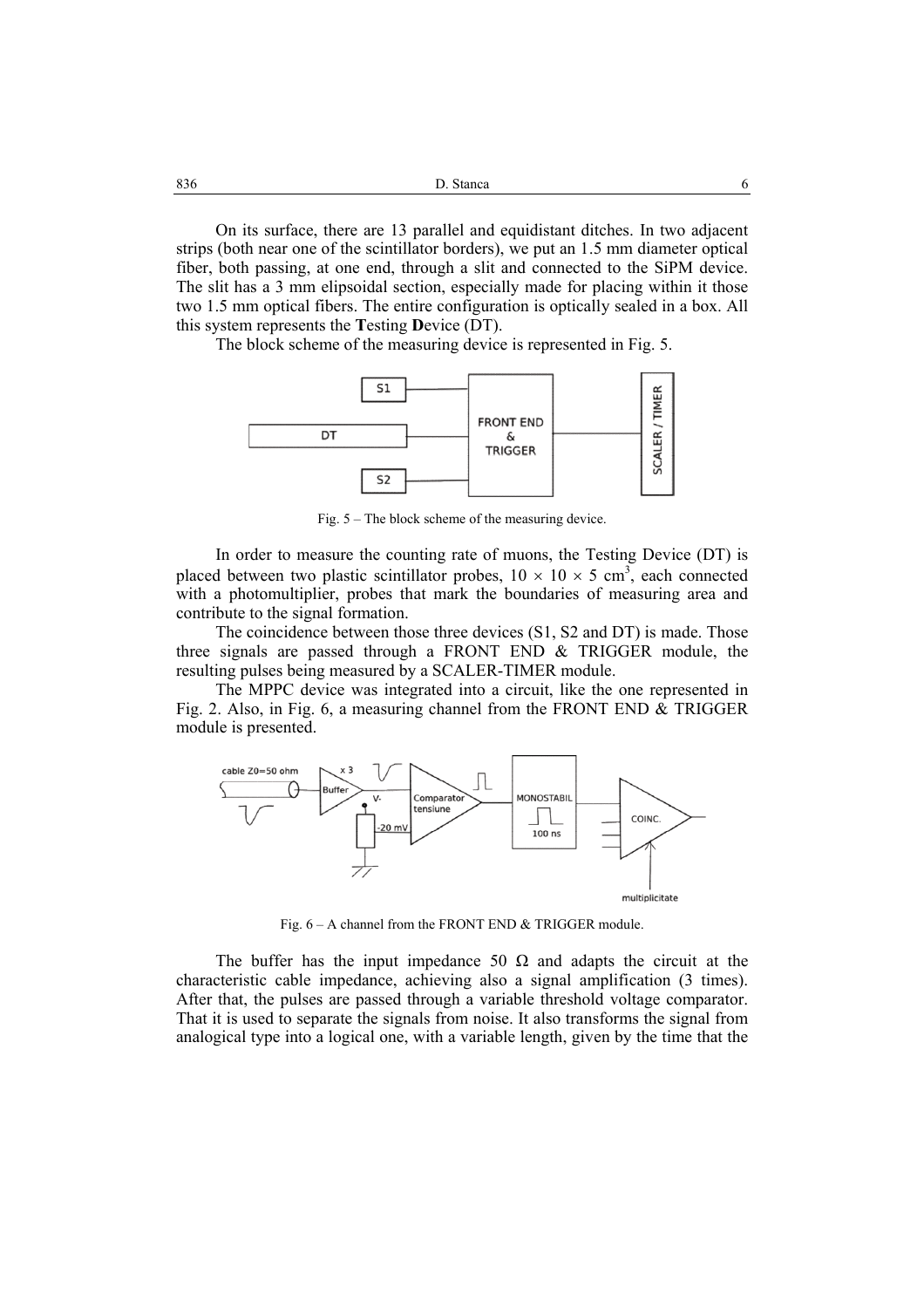input signal remained over the threshold. After that, those pulses are passed through a monostable. The output signals are constant in length and amplitude  $\sim$ 100 ns. Then, through the coincidence circuit, that permits the selection of the multiplicity order (the number of coincidence channels can be selected).

Different measurements are made, using those two test probes (S1 and S2) and the Testing Device in different configurations. In the following, the results obtained from those tests are presented. The supplying voltages and the threshold voltage are set at the values presented in Table 1.

#### The bias and threshold voltages for probe 1, probe 2 and Testing Device

| Device              | <b>HV</b> (bias voltage) | $U_{threshold}(threshold voltage)$ |
|---------------------|--------------------------|------------------------------------|
| $S1$ (probe 1)      | $-1760$ V                | $-20$ mV                           |
| $S2$ (probe 2)      | $-1710$ V                | $-20$ mV                           |
| DT (Testing Device) | 70.20 V                  | $-20$ mV                           |

| an. |  |
|-----|--|
|     |  |

The counting rates of probe 1, probe 2 and Testing Device

| <b>Device</b>  | Configuration                       | <b>Counting rate</b> | <b>Observations</b>                                                   |
|----------------|-------------------------------------|----------------------|-----------------------------------------------------------------------|
| S1             |                                     | $12.27$ pulses/s     | The counting rate of probe 1                                          |
| S <sub>2</sub> |                                     | $17.03$ pulses/s     | The counting rate of probe 2                                          |
| DT             | No optical fiber<br>connected       | 78000 pulses/s       | Considered as noise                                                   |
|                | Only one optical fiber<br>connected | $131000$ pulses/s    | The counting rate is increasing with the<br>numbers of optical fibers |

*Table 3*

Coincidence measurements of The counting rates of **S1** & **S2** & **DT** in different configurations

| <b>Device</b>                                                                                 | Configuration                 | Counting<br>rate   | <b>Observations</b>                                                                                                               |
|-----------------------------------------------------------------------------------------------|-------------------------------|--------------------|-----------------------------------------------------------------------------------------------------------------------------------|
| S1 & S2 & DT<br>in coincidence<br>(S1 and S2 superposed)<br>with<br>DT, along optical fibers) | No optical fiber<br>connected | 0 pulses/ $100s$   | Normal outcome, taking into<br>account that the signals from<br>DТ<br>are the MPPC thermal noise                                  |
|                                                                                               | At the preamplifier           | 38<br>pulses/1000s | Normal decrease due to<br>attenuation in the plate,<br>attenuation given by the<br>scintillation plate or the<br>optical<br>fiber |
|                                                                                               | 50 cm from the                | 33                 |                                                                                                                                   |
|                                                                                               | preamplifier                  | pulses/1000s       |                                                                                                                                   |
|                                                                                               | 1 <sub>m</sub> from           | 30                 |                                                                                                                                   |
|                                                                                               | preamplifier                  | pulses/1000s       |                                                                                                                                   |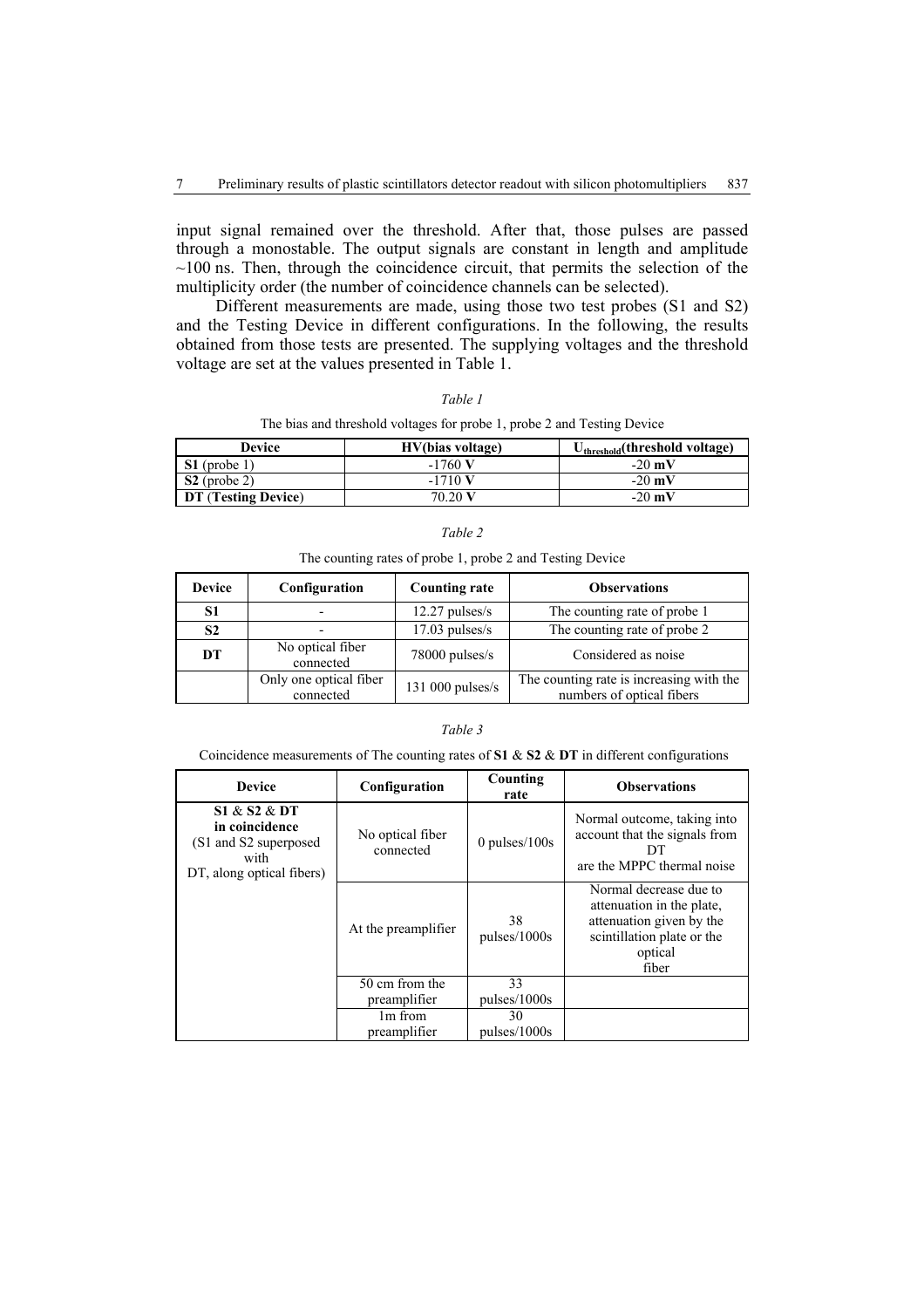| 838 | –<br>Stanca |  |
|-----|-------------|--|
|     |             |  |

There are two possibilities for increasing the detection efficiency of MPPC: decreasing the threshold voltage or increasing the MPPC's bias voltage. The second alternative was chosen for the next measurement.

#### *Table 4*

 The bias and threshold voltages for probe 1, probe 2 and Testing Device; with the difference regarding the precedent configuration being in the variation of bias voltage for the Testing Device

| <b>Device</b>       | HV(bias voltage)                     | $U_{threshold}(threshold)$<br>voltage) |
|---------------------|--------------------------------------|----------------------------------------|
| $S1$ (probe 1)      | $-1760$ V                            | $-20$ mV                               |
| $S2$ (probe 2)      | $-1710$ V                            | $-20$ mV                               |
| DT (Testing Device) | Varies between $70.10V$ and $70.45V$ | $-20$ mV                               |

This test measured the pulse rate of the testing device and the coincidence rate of **S1** & **S2** & **DT**, when the supplying voltage of MPPC is varied. The results are presented in the next table.

 The counting rate of DT and coincidence rate of S1 & **S2** & **DT** when varying the bias voltage of the MPPC device

| Bias voltage of MPPC | Rate of DT         | Coincidence rate between<br>S1 & S2 & DT |
|----------------------|--------------------|------------------------------------------|
| 70.10 V              | $18\,400$ pulses/s | $12 \text{ pulses}/1000 \text{s}$        |
| $70.15$ V            | 42 500 pulses/s    | 20 pulses/1000s                          |
| 70.20 V              | 96 000 pulses/s    | 33 pulses/1000s                          |
| $70.25$ V            | 180 000 pulses/s   | $39$ pulses/ $1000s$                     |
| 70.30 V              | 330 000 pulses/s   | $49$ pulses/ $1000s$                     |
| 70.35 V              | 530 000 pulses/s   | 59 pulses/1000s                          |
| 70.40 V              | $640000$ pulses/s  | 88 pulses/1000s                          |
| 70.45 V              | 930 000 pulses/s   | $107$ pulses/ $1000s$                    |

From Table 5 we see that the coincidence rate is increasing with the increasing of the MPPC's supplying voltage. An important detail is that, before the test was performed, the coincidence rate between superposed S1 and S2 was measured, resulting a  $N = 167$  pulses/1000s rate. This means that for a 100% DT efficacity, the coincidence rate between **S1** & **S2** & **DT** needs to be 167 pulses/1000s.

It was observed on the oscilloscope (Fig. 3) that the pulses measured with the photodiode have about 200 ns duration. For limiting the pileup effect, the average period of random pulses given by the MPPC should be ten times bigger than a pulse duration, in our case 2 $\mu$ s, meaning a 5×10<sup>5</sup> pulses/s maximum allowed rate. So, in the last table, the bias voltage must be smaller than 70.35V for limiting that effect.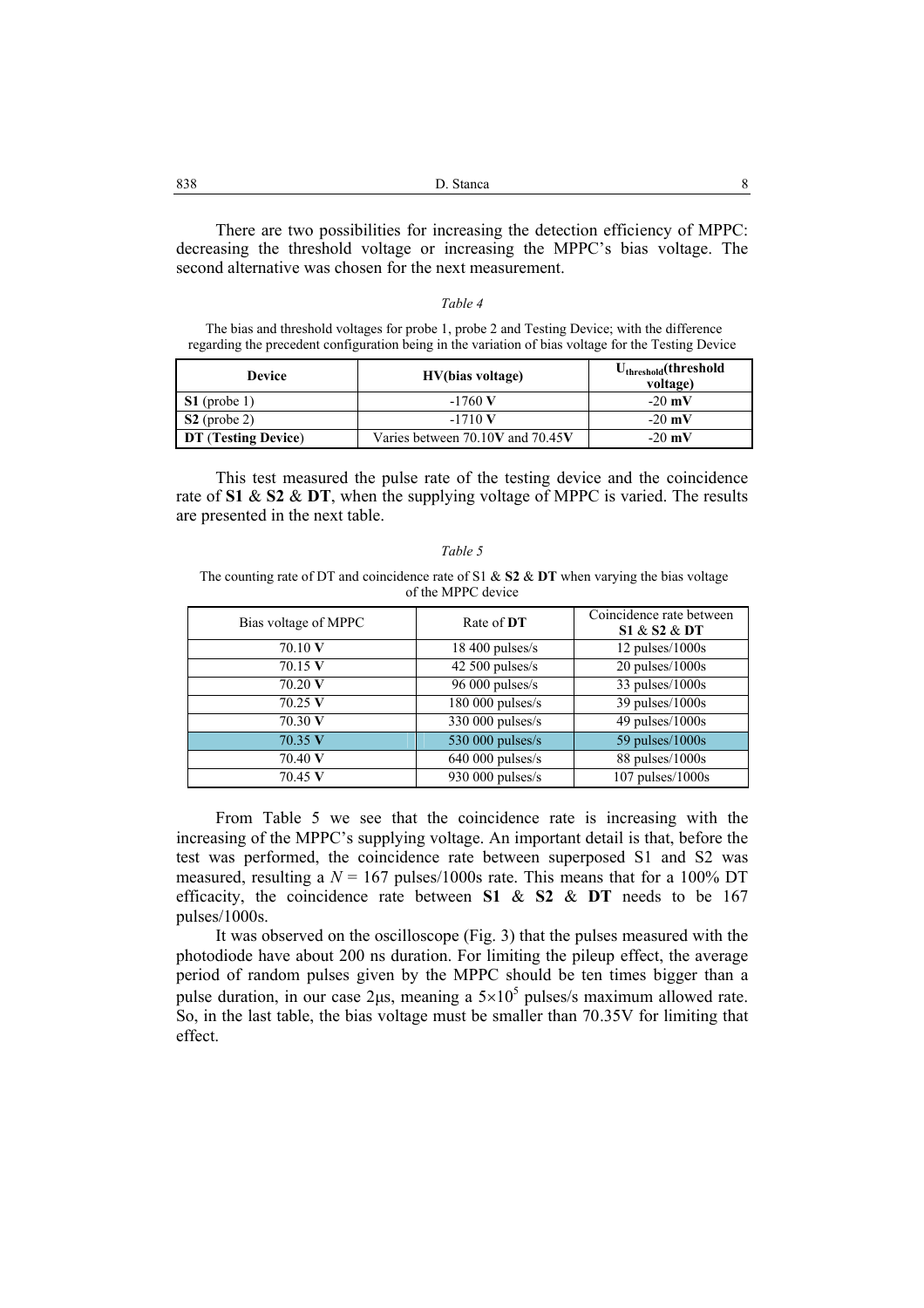## **3. CONCLUSIONS**

The paper presents tests performed with plastic scintillators readout through optical fibers by SiPM devices (MPPC S10362-33-100C), as a constitutive part of a future underground muon detector. Also, the MPPC S10362-33-100C devices from Hamamatsu have been tested separately and their properties have been investigated.

The SiPM device is capable to observe individual photons, being ideal for low intensity measurements, like secondary muon rates in the underground.

One other important aspect is that characteristics of the device (like PDE, gain or cross-talk probability) are very sensitive with temperature variations. We recommend the stabilization of temperature inside the detector system, or the temperature measurement in parallel with the output of the photodiode and the application of a correction factor.

Those characteristics (PDE, gain, cross-talk) also vary from one MPPC to another, requiring an individual analysis and calibration, to get a similar response. The optimum bias voltage varies from one device to another and must be set up so that the cross-talk and after-pulse effects to be minimal and the gain maximum.

From the 200 ns output pulse duration of MPPC S10362-33-100C Hamamatsu photodiodes, limiting the pile-up effect will mean a maximum accepted rate of  $5\times10^5$  pulses/s (5 kHz). This imposes another limitation on the photodiodes bias voltages.

In conclusion, this technique is proved to work, although more tests are required.

We work at the construction of a testing device using a similar experimental setup, but with PMTs instead of SiPMs. The comparison of the results obtained with the two techniques will lead to new conclusions.

Simulations of the muon flux at the ground level, using CORSIKA [14], are in progress, the results being subsequently passed through detector geometry using GEANT4 [15].

*Acknowledgements*. This work was supported by the Romanian Authority for Scientific Research, UEFISCDI, PNII-PARTENERIAT nr. 82104/2008 and grant POSDRU/88/1.5/S/56668. The author thanks to the Astroparticle Physics group from IFIN-HH, I. Brancus, B. Mitrica, M. Petcu, A. Saftoiu and G. Toma for the help and the guidance of this activity. The author is thankful to Prof. A. Jipa and Prof. I. Lazanu for fruitful discussions. The author is grateful for the help of Prof. M.Teshima and Prof. R. Mirzoyan and for the kind hospitality in performing the tests with SiPM at Max-Planck-Institut für Physik.

### REFERENCES

- 1. B. Mitrica *et al.*, Rom. Rep. Phys., **56**, 733–740 (2004).
- 2. B. Vulpescu *et al.*, Nucl. Instr. and Meth. A, **414**, 205 (1998).
- 3. A. Saftoiu *et al.*, Rom. J. Phys., **56**, 664 (2011).
- 4. B. Mitrica *et al.*, Rom. Rep. Phys., **62**, 750–757 (2010).